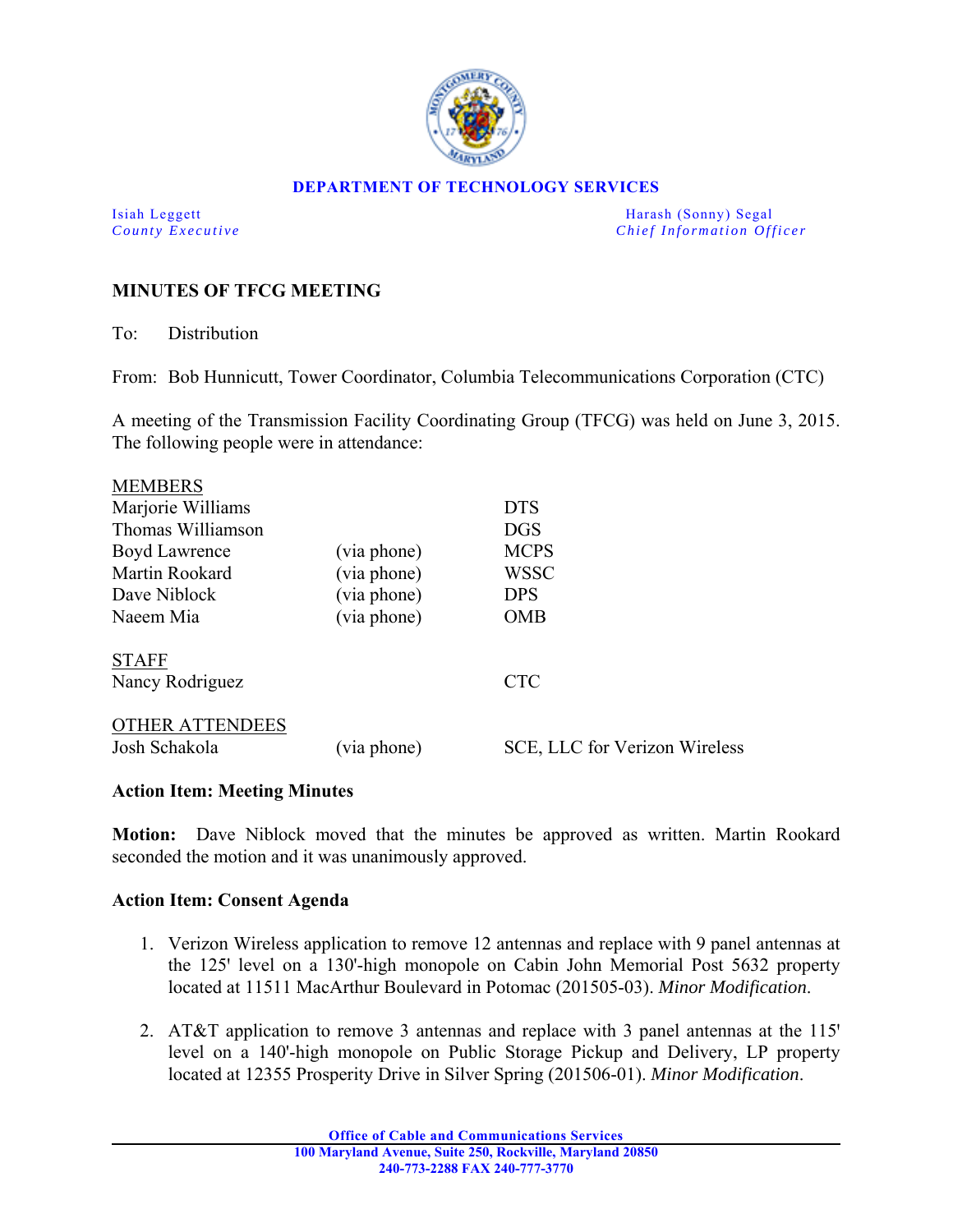- 3. AT&T application to remove 3 antennas and replace with 3 panel antennas at the 163' level atop a 165ꞌ-high apartment building on Brandywine Wisconsin Avenue LLC property located at 7101 Wisconsin Avenue in Bethesda (201506-02). *Minor Modification.*
- 4. AT&T application to remove 3 antennas and replace with 3 panel antennas at the  $102'$ and 103' levels atop a 130' high lattice tower on American Towers Inc. property located at 12419 Middlebrook Road in Germantown (201406-03). *Minor Modification*.
- 5. T-Mobile application to remove one cabinet and replace with 2 new cabinets on the ground on Mikaehl and Sonia Bagherian property located at 5600 Sundown Road in Gaithersburg (201506-04). *Minor Modification.*
- 6. Verizon Wireless application to remove 9 antennas and replace with 9 panel antennas at the 127' level on a 130'-high monopole on WSSC property located at 10010 Oaklyn Drive in Potomac (201506-05). *Minor Modification. Conditioned on the applicant providing written approval from WSSC that they approve of the attachment at the time of permitting*
- 7. Verizon Wireless application to remove 12 antennas and replace with 12 panel antennas at the 120' level atop a 14-story apartment building on Bethesda Triangle, LLC property located at 4853 Cordell Avenue in Bethesda (201506-06). *Minor Modification.*
- 8. Verizon Wireless application to remove 9 antennas and replace with 9 panel antennas at the 100' level on a 150'-high monopole on WSSC property located at 12200 River Road in Potomac (201506-09). *Minor Modification*. *Conditioned on the applicant providing written approval from WSSC that they approve of the attachment at the time of permitting*
- 9. Verizon Wireless application to remove 12 antennas and replace with 12 panel antennas at the 223' level on a 695'-high broadcast tower on Chancellor Media Corporation property located at 8744 Brookeville Road in Silver Spring (201506-12). *Minor Modification*.
- 10. Verizon Wireless application to attach 12 panel antennas at the 110' level on a 120'-high monopole on Montgomery County Public Schools property located at 10301 Apple Ridge Road in Gaithersburg (201506-13). *Co-location.*
- 11. AT&T application to remove 6 antennas and replace with 6 panel antennas at the  $137'$ and 138' levels on a 123'-high apartment building on C  $&$  C Apartments Assoc. LP property located at 2445 Lyttonsville Road in Silver Spring (201506-14). *Minor Modification*.